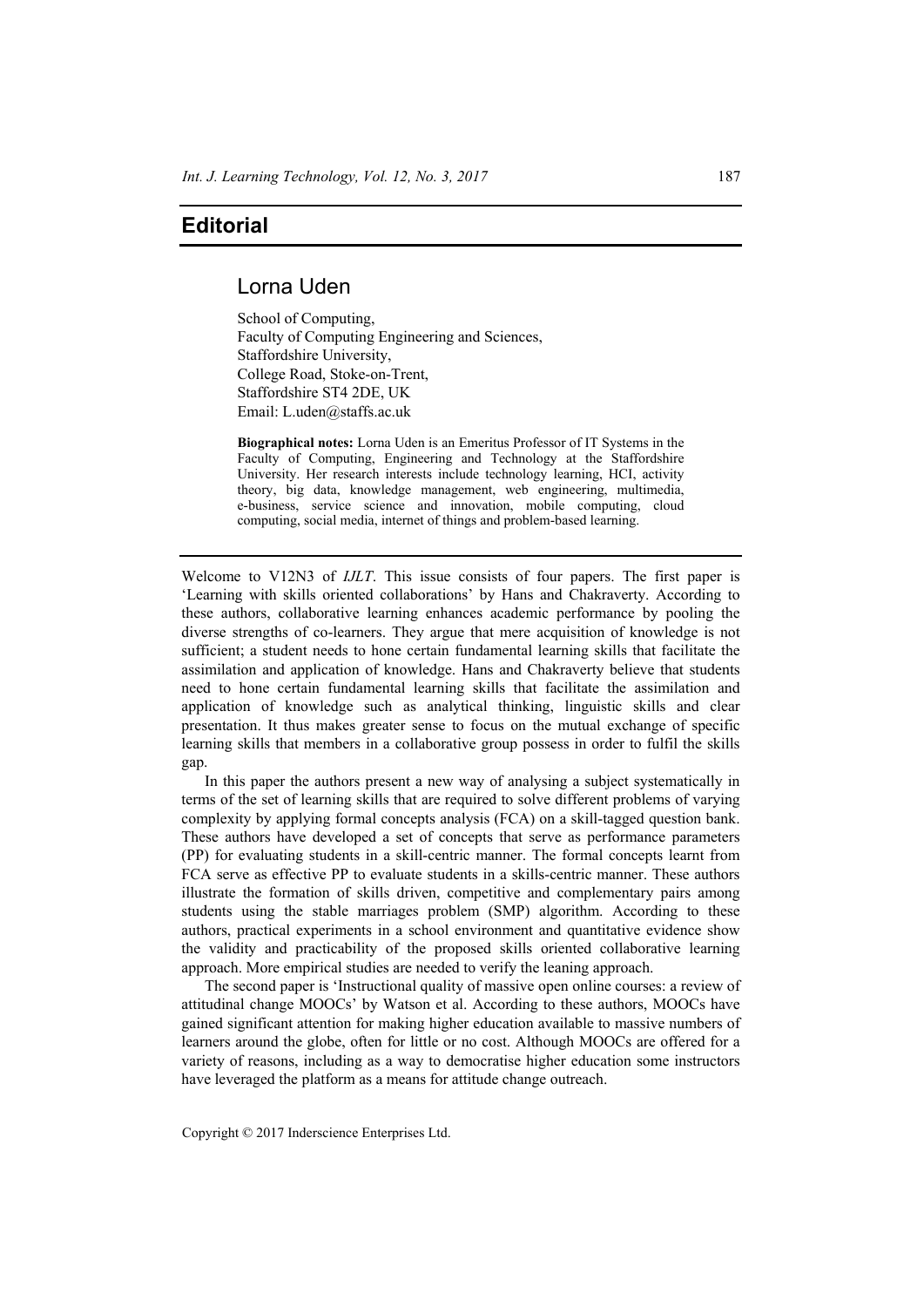## 188 *L. Uden*

This study builds off of a prior theoretical paper by the authors that identified principles for attitudinal instruction by reviewing nine different MOOCs that targeted attitudinal learning to see how well they reflect established instructional design principles as well as attitudinal learning instructional design principles. Nine MOOCs designed for attitudinal instruction were reviewed to rate the degree they incorporated first principles of instruction and first principles of attitudinal instruction. The study found that while none of the MOOCs incorporated all of the first principles, overall they incorporated the first principles of instruction more consistently than in the prior study. The review also showed that all of the courses did incorporate the attitudinal instruction first principles to some degree.

Watson et al. argue that their study provides researchers an approach to evaluating the instructional design quality of attitudinal instruction in general and MOOCs designed for attitudinal learning specifically, while also guiding practitioners in understanding how others have approached the design of attitudinal learning MOOCs. To reify its soundness, more empirical studies are needed.

The third paper is 'An empirical study on attribute selection of student performance prediction model,' by Chaudhury and Tripaty. The authors of this paper argue that despite improvement in the standard of education globally, students' failure rates have risen. They suggested that data analytics/data mining can be used to identify patterns of student performance from such data. These patterns could be extremely useful and interesting to educationists to devise methods for enhancing student performance.

Data mining can be employed for analysis of voluminous raw data to overcome shortcomings involved in human analysis. Machine learning has been successfully implemented in the domain of education and is often referred to as educational data mining (EDM).

This paper presents a model for predicting student performance and thereby identifying the students who might under perform in examinations. Student data used for the study consisted of demographic and academic information of students. Systematic analysis of different attributes of the student data was done using feature subset selection algorithms. The model was tested using classification algorithms. Based on these results a small attribute set, namely student data feature set (SDFS) was proposed.

The empirical results show that SDFS is a sufficient attribute set for building an efficient prediction model. The experiments prove that the prediction of the student results in examination with SDFS gives very accurate results. Theses authors argue that the model provides early warnings by identifying the academically weaker students. These students can take remedial steps and avoid failures. Further validations are required to verify the model.

The final paper is 'The relationship between student conceptions of constructivist learning and their engagement in constructivist based blended learning environments' by Machumu and Zhu.

In this paper, Machumu and Zhu argue that student conceptions of constructivist learning play a significant role in the design of constructivist based blended learning environments (CBLE) in which their engagement in authentic learning activities is attributed by active participations, shareable collaborative learning experiences and self-directed inquiry. According to these authors a well-designed and motivating CBLE supports student engagement in authentic and challenging learning activities. Student engagement in CBLE involves several challenging learning activities and strategies